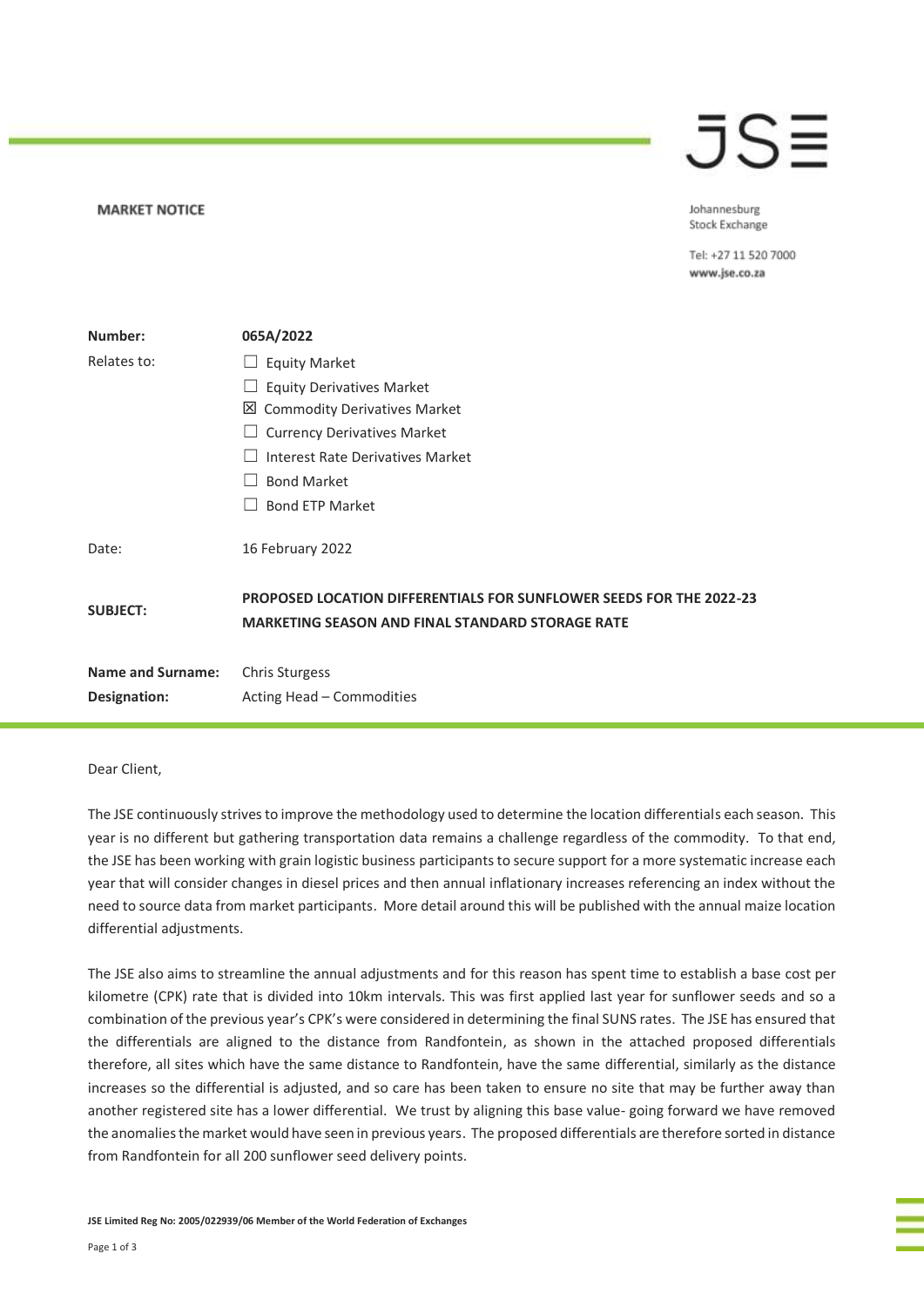## $JS =$

The JSE also reviewed the distances between each registered delivery point to Randfontein and decided to move back to considering the most practical route that transporters use. Feedback was received from both transporters and storage operators, and the JSE made a final decision where there are discrepancies.

The JSE then requested actual out loading data from each of the storage operators in order to reconsider the payload applied to sunflower seeds and based on a WEIGHTED AVERAGE of actual out loading data, has decided to **move the payload to 33 tons** from the current 32 tons. According to the data analysed, it is evident that the logistics industry is increasing its payload for the sunflower seed market.

When determining the location differentials for sunflower seed, no rail rate or activity have been considered. Whilst we collect rail vs road out loading data from the storage operators for maize, any market participants who **have strong views about the continued inclusion of rail** in the maize and wheat location differential methodology are encouraged to contact me as soon as possible on 0826080241 or **[chriss@jse.co.za](mailto:chriss@jse.co.za)**

With the above context in place, we kindly request market participants to appreciate the effort involved in this process and to provide constructive feedback to the JSE by no later than **Tuesday, 22 February 2022**.

### **1. Proposed Location Differentials**

This notice provides the provisional location differential rates for sunflower seeds (SUNS) for the 2022/23 marketing season. adopted a formula-based approach to determine the location differentials for sunflower seeds as follows:

$$
RPT = \frac{Distance * RLF * RPK}{Payload}
$$

Where:

Distance is distance in km's to the reference point,

RLF is the return load factor,

RPK is Rand per kilometre based on the contributions received from the market, which we shall l refer to cost per kilometre (CPK) going forward, as that is how transporters most commonly refer to it. Payload is in tons and has been adjusted to 33 tons for the coming season

The new base cost per kilometre (CPK) rates as indicated below reflect the increase in diesel prices over the past year and inflationary cost adjustments made. Whilst we appreciate not every logistics company will record these exact rates, the JSE encourages participants to review them and provide their constructive feedback to the group email **[commodities@jse.co.za](mailto:commodities@jse.co.za)**